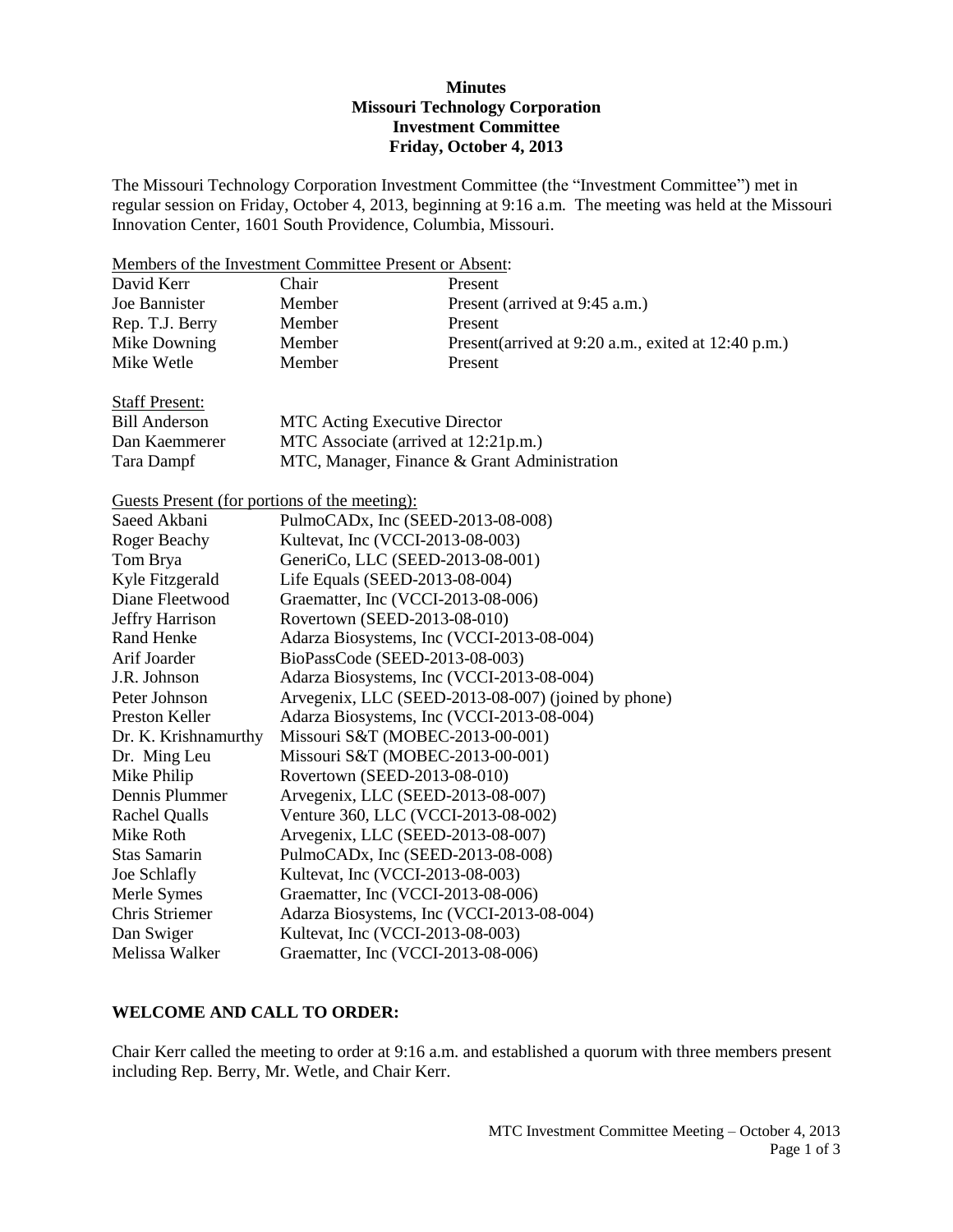# **APPROVAL OF MINUTES FROM PREVIOUS MEETING:**

Chair Kerr moved to the first agenda item which was the approval of the minutes from the Investment Committee meeting held on September 18, 2013. Draft minutes were distributed to the Investment Committee prior to the meeting. The following resolution was moved by Mr. Wetle, seconded by Rep. Berry, and unanimously approved by those Investment Committee members present:

**RESOLVED**, the Investment Committee hereby approves the minutes of the September 18, 2013 Investment Committee meeting, as presented.

# **REVIEW PROGRAM APPLICATIONS:**

Chair Kerr then entertained a motion to enter Closed Session. The following resolution was moved by Mr. Wetle, seconded by Rep. Berry, and approved by the following roll call vote:

**RESOLVED,** the Investment Committee hereby enters Closed Session at 9:18 a.m. pursuant to Section 610.021, subsections (1), (12), (14), and (15), RSMo, relating to the review and discussion of Seed Capital Co-Investment Program applications, Venture Capital Co-Investment Program applications, and Missouri Building Entrepreneurial Capacity Program applications

| Rep. Berry | aye |
|------------|-----|
| Mr. Wetle  | aye |
| Chair Kerr | aye |

After a discussion confined to the matters stated above by those present, the following resolution was moved by Mr. Bannister, seconded by Rep. Berry, and approved by a roll call vote:

**RESOLVED**, the Investment Committee hereby reconvenes from Closed Session at 3:04 p.m.

| Mr. Bannister | aye |
|---------------|-----|
| Rep. Berry    | aye |
| Mr. Wetle     | aye |
| Chair Kerr    | aye |

Upon exiting Closed Session, after a discussion confined to the matters stated above, Chair Kerr reported that the Investment Committee took no action during Closed Session. Mr. Bannister stated for the record that, in light of his pre-existing relationship with the City of Mexico, Missouri, he exited the meeting for the presentation and recused himself from the consideration and discussion regarding SEED-2013-08- 007, to allow for consideration and discussion of such application in his absence. After discussion, the Investment Committee took no action on SEED-2013-08-007.

The Investment Committee continued its discussion in Open Session.

The following resolutions were moved by Mr. Bannister, seconded by Rep. Berry, and unanimously approved by those Investment Committee members present:

**RESOLVED**, the Investment Committee hereby recommends to the MTC Board the approval of Seed Capital Co-Investment Program applications subject to satisfying the ordinary program contingencies and other contingencies as noted: SEED-2013-08-001 (GeneriCo, LLC) in the amount of up to \$250,000 to match investment made by BioGenerator and SEED-2013-08-010 (RoverTown) in the amount of \$125,000.